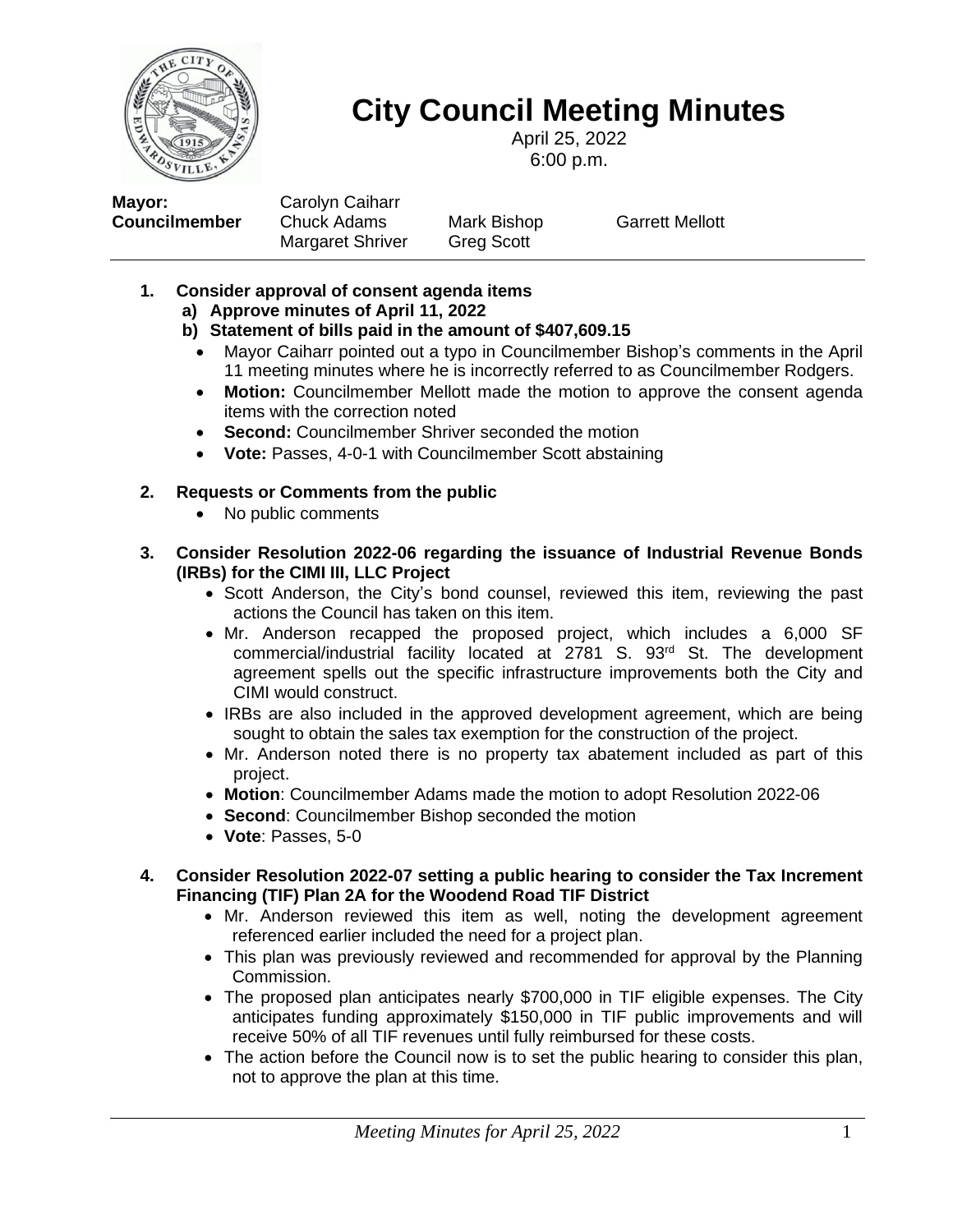- Councilmember Adams asked why the date was so far out, which Mr. Anderson noted the statutory timelines the City is working within.
- **Motion**: Councilmember Adams made the motion to adopt Resolution 2022-07
- **Second:** Councilmember Bishop seconded the motion
- **Vote:** Passes, 5-0

## **5. Consider Resolution 2022-08 forming the Edwardsville Community Fund**

- City Manager Michael Webb summarized some of the discussion at the recent Council Workshop regarding the creation of a foundation/fund for individuals or companies to make contributions to a not-for-profit organization which could be use for City projects.
- The proposed resolution details the makeup of this fund, which would be administered through the Greater Kansas City Community Foundation, known as the Edwardsville Community Fund.
- The board for the fund, as detailed in the memo, would include the Mayor, City Manager, ex officio to the CPPS Board, a CPPS Board member, and a nonelected community member at large. The role of the board is to offer guidance and decisions on the expenditures of funds.
- Mr. Webb referred to the Hollywood Casino grant program as a similar program.
- Councilmember Bishop noted this is common practice for other cities.
- There was some discussion in the investment opportunities of the funds.
- **Motion**: Councilmember Scott made the motion to adopt Resolution 2022-08
- **Second**: Councilmember Shriver seconded the motion.
- **Vote**: Passes, 5-0
- **6. Consider Addendum No. 2 to the 2020 Municipal Solid Waste and Recycling agreement regarding house count and rate adjustments**
	- Assistant City Manager Zack Daniel reviewed this item, beginning with a summary of the 2020 RFP process for the City's solid waste contract. Mr. Daniel noted the costs for the responding firms at that time (other than KC Disposal), which were all estimated at a per address cost of \$20-\$25 dollars. KC Disposal's cost at that time was \$15.52.
	- Mr. Daniel then recapped the 2022 request from KC Disposal to amend their peraddress cost due to changes in the market, inflation, rising costs in fuel, etc. The initial request was to raise the per-address cost from \$15.52 to \$19.97 in 2022. City staff worked to develop an alternative rate model, which was presented and agreed upon by both parties for proposal at this evening's meeting. Mr. Daniel also reviewed costs for recycling/trash service in other peer communities, noting that even with the proposed adjustments, the City of Edwardsville would have competitive rates for weekly recycling pickup.
	- The new proposal involves an increase in the per-address charges to the City from \$15.52 to \$17.52 beginning with the June 2022 billing. This would not be accompanied by a rate change to customers at this time. Any deficit in the City's solid waste fund would be covered by a transfer from the sewer fund.
	- Moving forward, the proposed contract addendum would allow KC Disposal to request an up-to 5% increase in per-address charges, but would need to be supported by the most current and available CPI data, BLD reports, and/or internal documentation as to KC Disposal's cost in Edwardsville. These increases would not be guaranteed and would need to be reviewed by the City Council.
	- Mr. Daniel also noted that the increases in the rates would also be accompanied by an additional curbside bulky item pickup to take place in August.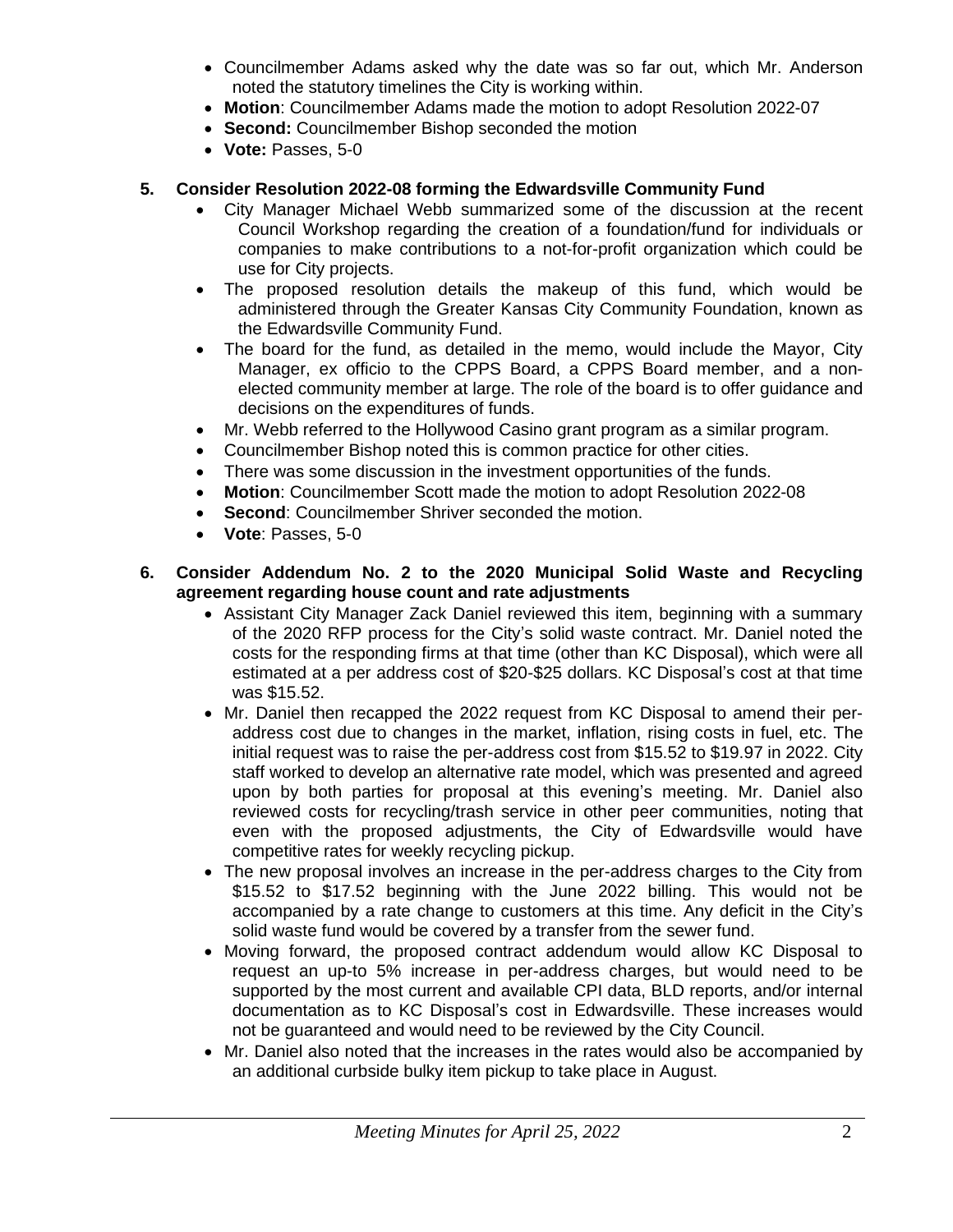- It was stressed by City Manager Michael Webb that the goal was not to reduce services along with these rate adjustments.
- Mayor Caiharr asked for data related to KC Disposal's costs. Matt Gibson, co-owner of KC Disposal, responded with several cost variables which have increased as it related to Edwardsville services. Specifically, fuel and landfill costs to provide service to Edwardsville had increased significantly, totaling over \$2,000 in additional costs per month. He also noted increases in labor costs in order to keep a stable roster of drivers who know the Edwardsville routes and can perform pickups with minimal issues.
- Mayor Caiharr did commend KC Disposal for their customer service and appreciated that they were a local company. She asked about the possibility of capping the increases at \$17.52, which appears to cover the costs Mr. Gibson noted. Mr. Gibson noted that the price points presented only get KC Disposal to a break-even point and would not be making a significant profit until 2-3 years out if increases were awarded.
- Councilmember Adams asked for the balance of the sewer fund, which Mr. Webb estimated about \$700,000.
- There was additional discussion on freezing the CPI increases until 2024 as well as the budgeting practices of the solid waste fund, which has always been kept low because it does not support infrastructure.
- Councilmember Adams pointed out that the current proposal asks KC Disposal to forego making a profit until 2023-24, and that he was uncomfortable couching these discussions in the terms of reducing the company's profits. Mayor Caiharr responded that she felt it was appropriate for the Council to do their due diligence on the rates, which Councilmember Adams agreed.
- Mr. Webb noted that these discussions are separate from future rate adjustments, which would be made when year-end data is more available and when additional cost data from KC Disposal is presented.
- Councilmember Scott pointed out the limited options for trash service and the higher costs from the other RFP respondents. He stressed the need to communicate these changes to citizens up until January 2023.
- There was additional discussion on how to correct delinquency rates in the City. Strategies to fix this issue were discussed, as a lower delinquency rate will help reduce overall costs. Mr. Gibson noted that his company has software to help facilitate this change.
- Councilmember Adams noted that the problem is not solved by the 2022 rate increase, leaving future increases in a nebulous state. Councilmember Scott pointed out that the addendum as proposed at least gives the city some protection and caps on increases.
- **Motion:** Councilmember Adams made the motion to approve Addendum No. 2 to the Solid Waste Agreement as written (with the correction noted to the cost of rolloff containers).
- **Second:** Councilmember Scott seconded the motion
- **Vote:** Passes, 5-0
- **7. Consider the acquisition of updated in-car video cameras for the Edwardsville Police Department**
	- Asst. Police Chief Short reviewed this item, noting that the cost for the in-car camera update would not effect General Fund operations, as it utilizes previously allocated CARES act monies.
	- Asst. Chief Short reviewed the need for the updated equipment as well as the preference to stick with Digital Ally for this particular product.